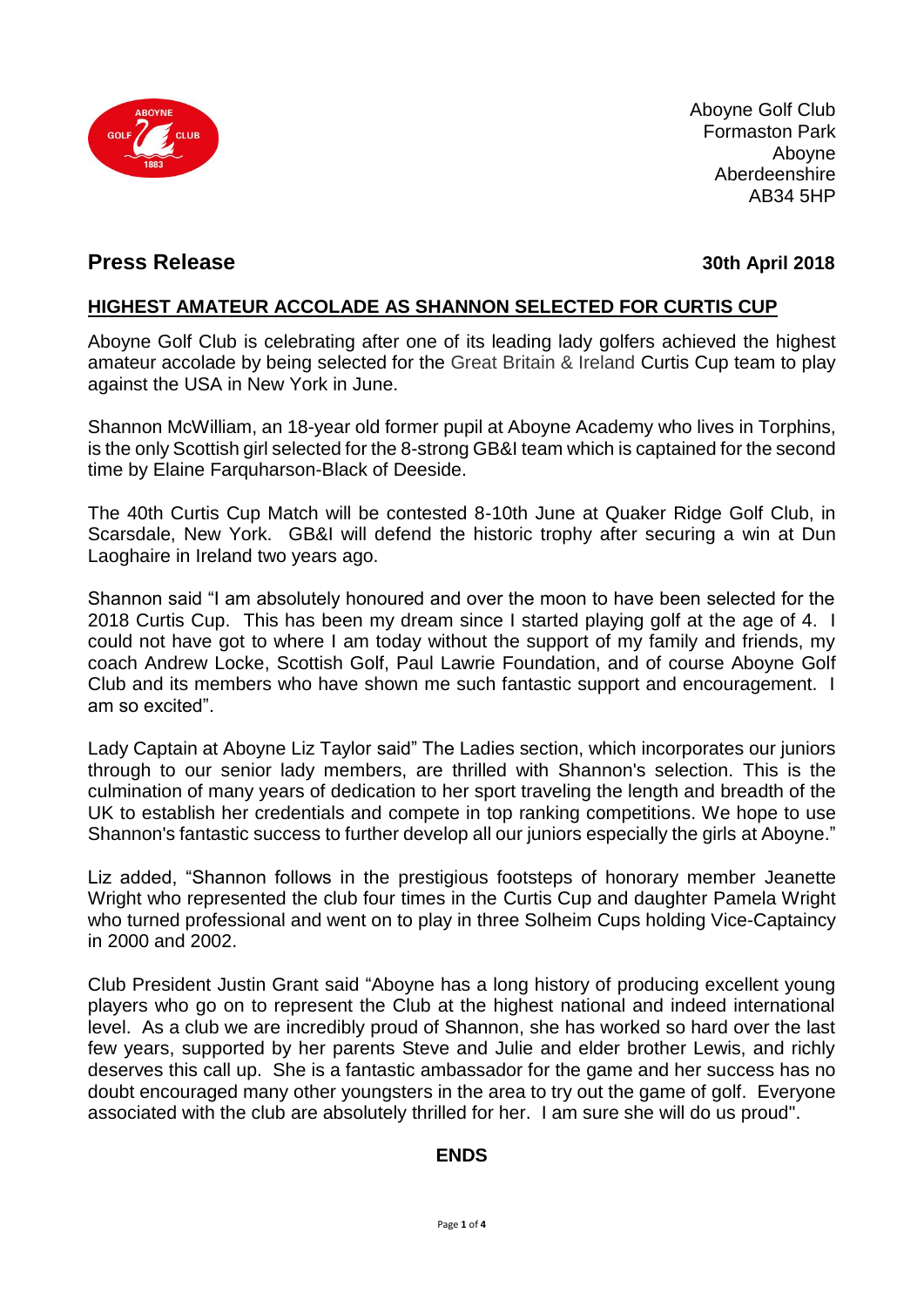### **Contact**

Nigel Bradburn, Marketing Convenor Aboyne Golf Club, Formaston Park, Aboyne Aberdeenshire, AB34 5HP Tel: 013398 86328 Email: aboynegolfclub@btconnect.com aboynegcmarketing@gmail.com

## **PHOTO**

#### **Shannon McWilliam**

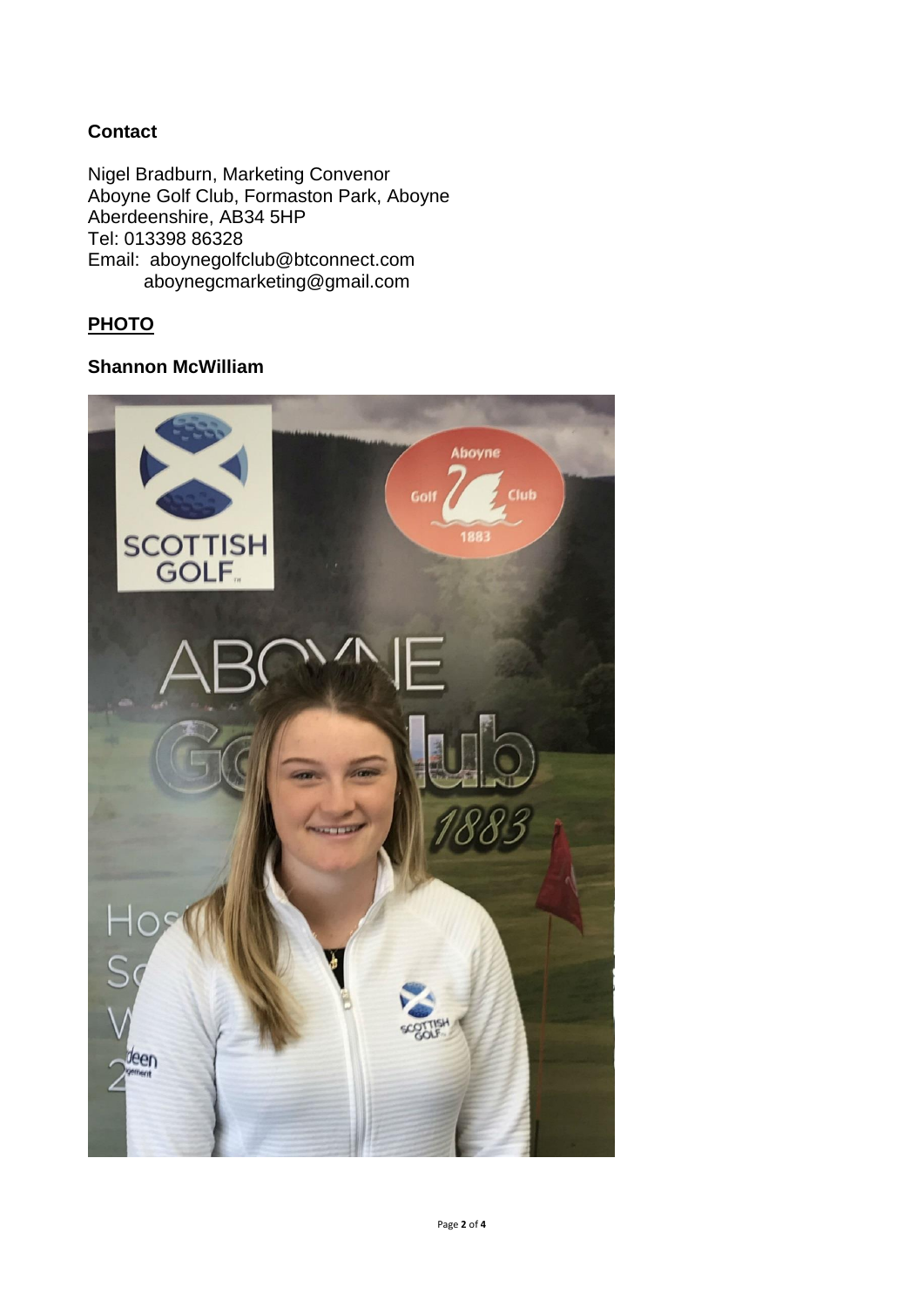# **Notes to Editors**

The oldest club on Royal Deeside, Aboyne is an immaculately maintained, challenging golf course with spectacular views of the surrounding hills & countryside.6000 yards of impeccable fairways and faultless greens - a golfer's haven. Aboyne embraces every golfer, from beginner to Scottish International.

Our welcoming, family friendly clubhouse allows you to soothe away your cares on our sunny balconies, where you may catch a glimpse of ospreys, otters or the swans on the Loch. Aboyne is the understated jewel in Aberdeenshire's golfing crown.

Our long-established course has won many plaudits as one of the most memorable tests of inland golf in Scotland. Designed by Archie Simpson and updated by renowned architect Martin Hawtree, such is Aboyne's unique terrain and growing reputation it has been selected in recent years by our governing body to host the Scottish Golf Women's County Finals and the Men's NE Open – the flagship event in the North East District calendar and a world amateur ranking event. We have also been honoured to chosen by The R&A to host the LGU Coronation Foursomes Regional Finals in 2018.



Come and play our unique topography and enjoy one of the most varied and respected courses in 'The Home of Golf'.

Visitors are delighted with the contrast found between the front and back nine. The course presents a rich variety of memorable holes making the most of the natural variations in the terrain, which is a mix of rolling parkland with inviting fairways and elevated links-like heathland with tighter targets. Mature trees and water also come in to play on many holes.

Aboyne Loch is a notable feature lending character and scenic beauty to the course, as well as providing a hazard to be avoided on the last hole of the relatively flat parkland front nine. Thereafter,